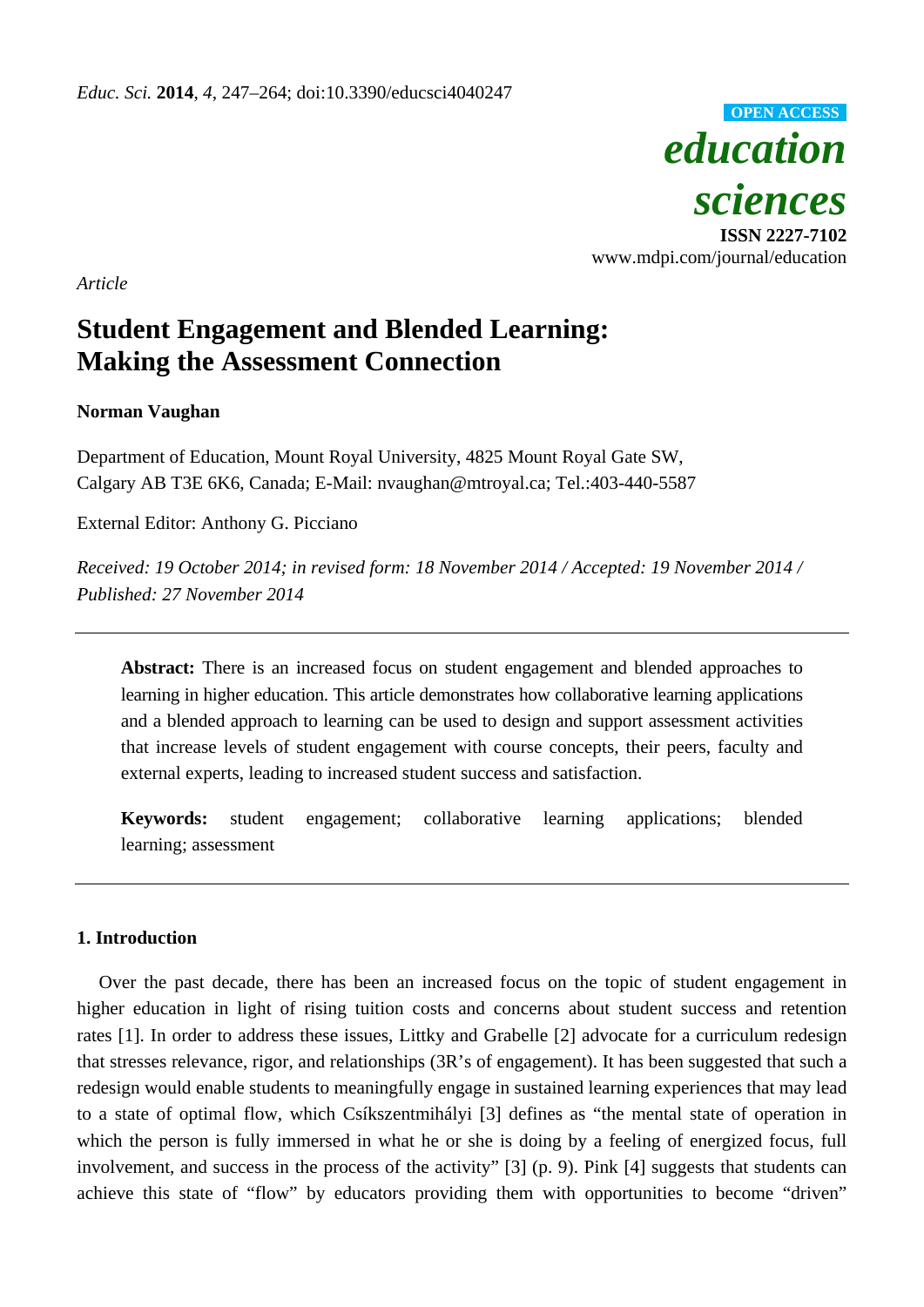learners who have a sense of purpose, are autonomous, and are focused on mastery learning. And, Fullan [5] stresses that optimal flow is achieved by creating learning environments that focus on purpose, passion, and play (3P's of engagement).

In 1998, the National Survey of Student Engagement (NSSE) was developed as a "lens to probe the quality of the student learning experience at American colleges and universities" [6] (p. 3). The NSSE defines student engagement as the amount of time and effort that students put into their classroom studies that lead to experiences and outcomes that constitute student success, and the ways the institution allocates resources and organizes learning opportunities and services to induce students to participate in and benefit from such activities. Five clusters of effective educational practice have been identified based on a meta-analysis of the literature related to student engagement in higher education. These benchmarks are [6]:

- (1) Active and collaborative learning
- (2) Student interactions with faculty members
- (3) Level of academic challenge
- (4) Enriching educational experiences
- (5) Supportive campus environment

Recently, the educational research literature [7] has indicated that blended approaches to learning might provide an optimal environment for enhancing student engagement and success. The idea of blending different learning experiences has been in existence since humans started thinking about teaching [8]. The on-going infusion of web-based technologies into the learning and teaching process has highlighted the potential of blended learning [9,10]. Collaborative web-based applications have created new opportunities for students to interact with their peers, teachers, and content.

Blended learning is often defined as the combination of face-to-face and online learning [11,12]. Ron Bleed, the former Vice Chancellor of Information Technologies at Maricopa College, argues that this is not a sufficient definition for blended learning as it simply implies "bolting" technology onto a traditional course, using digital technologies as an add-on to teach a difficult concept, or adding supplemental information. He suggests that blended learning should be viewed as an opportunity to redesign how courses are developed, scheduled, and delivered through a combination of physical and virtual instruction: "bricks and clicks" [13]. Joining the best features of in-class teaching with the best features of online learning that promote active, self-directed learning opportunities with added flexibility should be the goal of this redesigned approach [14–16]. Garrison and Vaughan [17] echo this sentiment when they state that "blended learning is the organic integration of thoughtfully selected and complementary face-to-face and online approaches and technologies" [17] (p. 148). A survey of e-learning activity conducted by Arabasz, Boggs and Baker [18], over ten years ago, found that 80 percent of all higher education institutions and 93 percent of doctoral institutions offer hybrid or blended learning courses.

Most of the recent definitions for blended courses indicate that this approach to learning offers potential for improving how we deal with content, social interaction, reflection, higher order thinking, problem solving, collaborative learning, and more authentic assessment in higher education, which could potentially lead to a greater sense of student engagement [16,19,20]. Moskal, Dziuban and Hartman [21] further suggest that "blended learning has become an evolving, responsive, and dynamic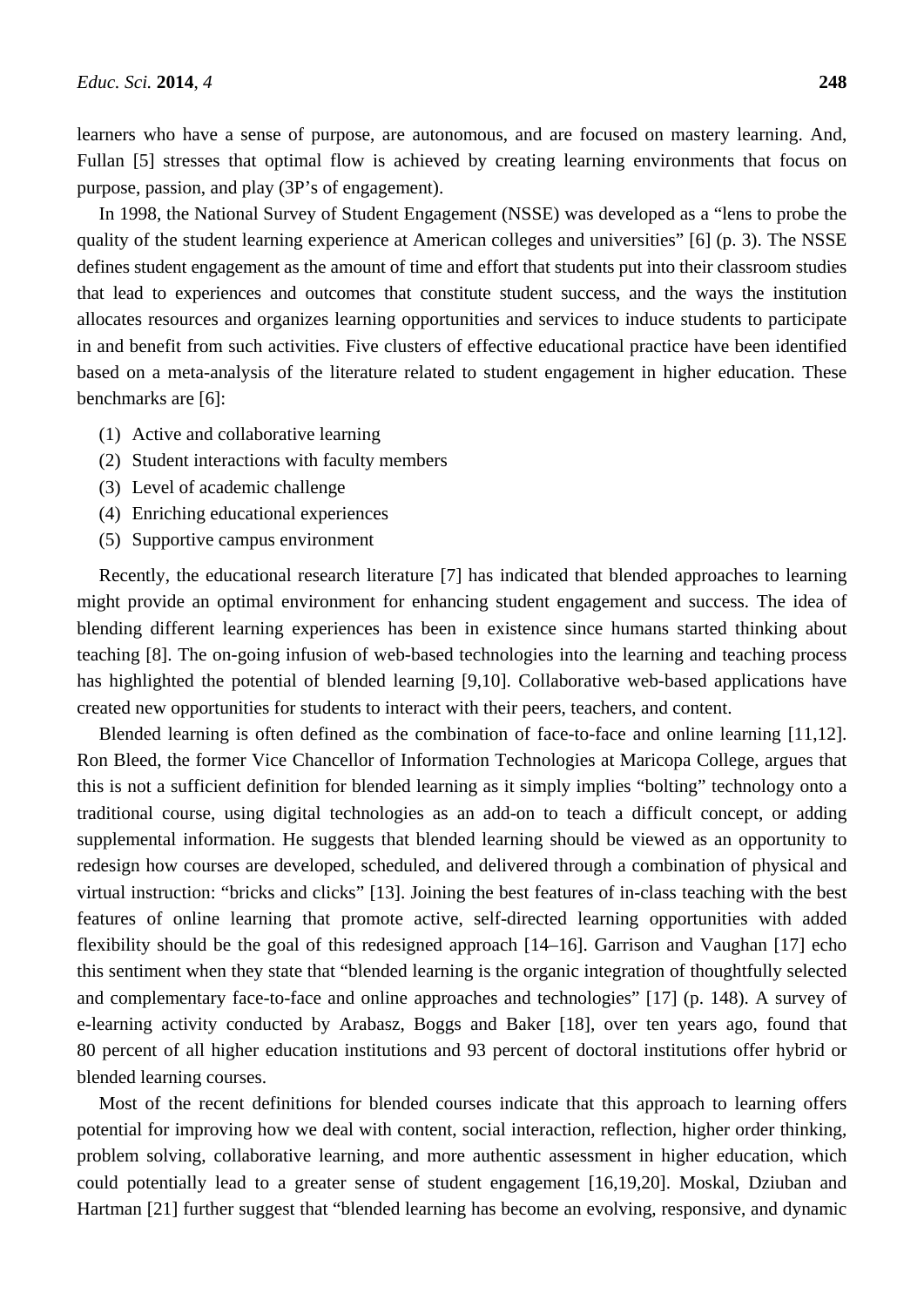process that in many respects is organic, defying all attempts at universal definition" [21] (p. 15). In this chapter, the author defines blended learning as the intentional integration of synchronous and asynchronous learning opportunities.

The literature also suggests that the use of collaborative learning applications such as social networking sites, blogs, and wikis has been increasing in higher education courses but that there has been a lack of corresponding research about how these tools are impacting student learning and engagement [22]. Can these tools be used to design and support assessment activities that increase the level of student engagement with course concepts, their peers, faculty and external experts, potentially leading to increased student success and satisfaction in a blended learning environment?

A study was conducted to investigate the impact of collaborative learning applications (e.g., blogs, wikis, clickers, social media sharing, and networking applications) on student learning and engagement in first year undergraduate courses designed for blended learning. The study addressed the following questions:

- (1) How are instructors designing assessment activities to incorporate student use of collaborative learning applications in blended courses?
- (2) How do students perceive the value of these digital tools?
- (3) Is there a correlation between the use of these tools, the level of perceived student engagement, and academic achievement in blended courses?

The use of collaborative learning applications was examined in seven, first-year blended learning courses from different disciplines at Mount Royal University in Canada (Biology, Business, Child and Youth Studies, Communication Studies, Economics and General Education—Controversies in Science and Creativity in the Workplace).

#### **2. Theoretical Framework**

The collaborative constructivism framework developed by Garrison and Archer [23] and the theoretical foundations of the National Survey of Student Engagement (NSSE) underpin this research study. Garrison and Archer [23] trace the origins of collaborative constructivism back to Dewey [24] who argued that "meaningful and educationally worthwhile knowledge is a process of continuous and collaborative reconstruction of experience" [23] (p. 11). They indicate that meaningful and worthwhile learning outcomes are facilitated in a collaborative environment where individual students are recognized and supported, a variety of perspectives are presented and examined, and misconceptions are diagnosed.

The NSSE examines the relationship between student engagement and student success in higher education institutions throughout the world [25]. The NSSE conceptions of student engagement in higher education are grounded in several decades of prior research, and particularly in four key antecdents: Pace's [26] "quality of effort" concept, Astin's [27] theory of student involvement, Chickering and Gamson's [28] principles of good practice in undergraduate education, and Pascarella and Terenzini's [29] causal model of learning and cognitive development.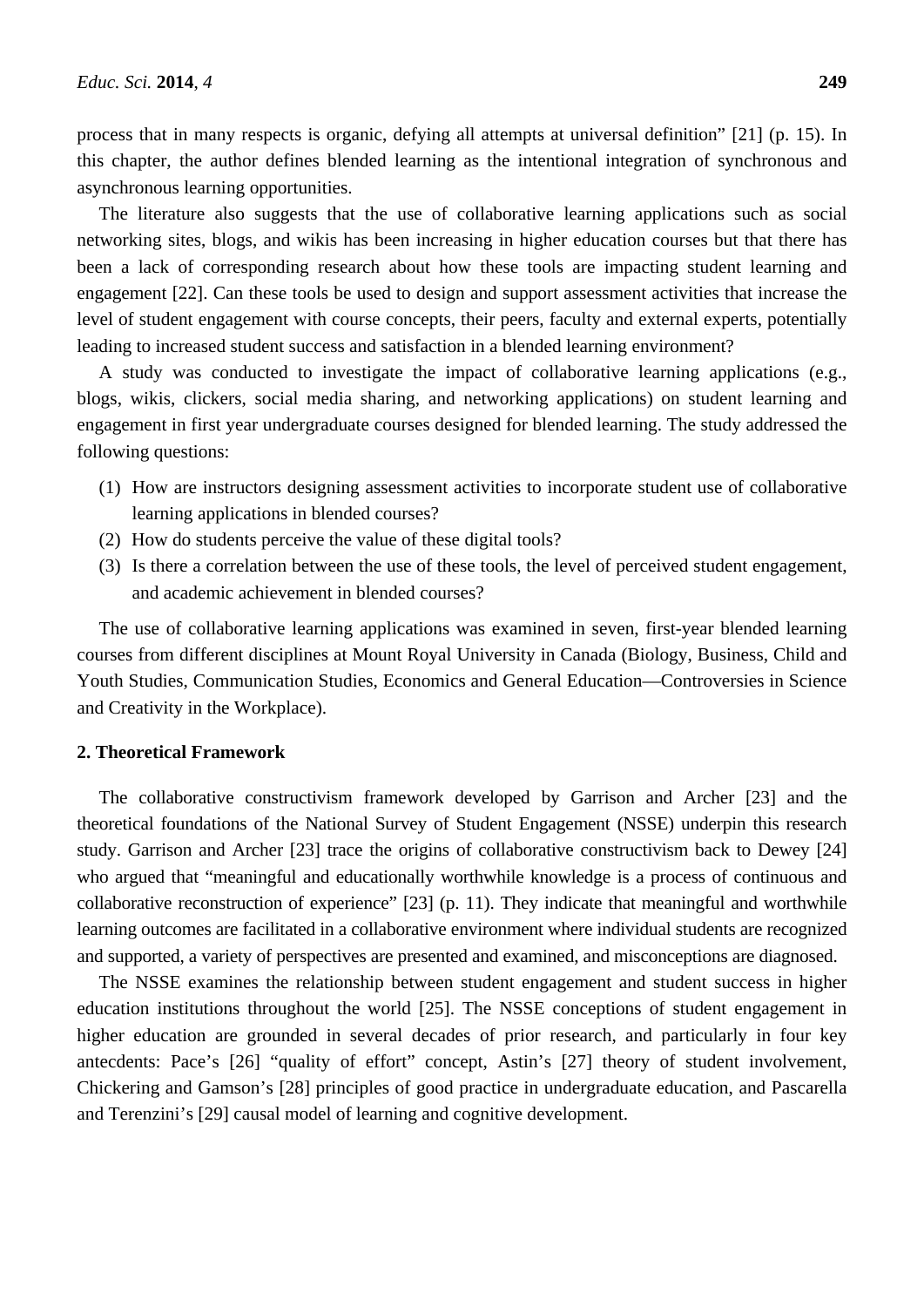#### **3. Methods of Investigation**

An action research [30] and case-based method [31] were utilized for this study. This approach consisted of a mixture of quantitative (e.g., online surveys) and qualitative (e.g., interviews, focus groups) research methods.

#### *3.1. Data Collection*

Data was collected from two iterations of the seven, first-year blended learning courses over a two-year period. A total of 273 students and 8 instructors participated in this study. This project received Mount Royal University Ethics Approval and both students and instructors signed informed consent forms. The consent forms offered the participants confidentiality and the ability to withdraw from the study at any time.

The data collection process began with pre-course interviews with all the instructors involved in the seven blended courses. The purpose of these interviews was to identify how instructors were planning to use collaborative learning applications, in alignment with assessment activities, to help students achieve the intended course learning outcomes.

A 75 item online survey was designed to collect demographic data, information concerning student use of collaborative learning technologies, and perceptions about student engagement. Items used in the survey were derived from the Classroom Assessment of Student Engagement (CLASSE—the classroom version of the *National Survey of Student Engagement*) [32] and the *EDUCAUSE Centre for Applied Research Study of Undergraduate Students and Information Technology* [33]. The *Flashlight Online Survey Tool* [34] was used to administer the survey to both students and faculty in all seven blended courses. The survey was deployed during the tenth week of the semester, in two iterations of each course. The tenth week was selected so that students would have had sufficient exposure to the collaborative learning applications in their blended courses to provide the author with meaningful feedback and so that there would be time for a student focus group meeting before the end of the semester.

Student focus groups were facilitated and digitally recorded using a standardized protocol by an undergraduate research assistant (URA) during the eleventh week of the semester for the first iteration of each course. The URA was an education student who received training from the author of this study and she used a series of open-ended questions, generated from the survey results, to guide the focus groups. These focus groups were limited to the first iteration of each course due to budget constraints. Approximately ten students attended each of the seven focus groups (e.g., one for each blended course), which provided an opportunity to discuss and verify the findings from the online surveys.

Students' level of use of *Blackboard*, the institutional learning management system (LMS), was also assessed using page hits per student per course. Academic achievement was defined as students' final grade in the blended course under study.

Reports were prepared for each of the seven blended courses and post-course interviews were digitally recorded with each of the instructors at the end of the semester depending on when the second iteration of the course took place. In addition, a focus group lunch was held with all the instructors in order to review and discuss the preliminary data collected.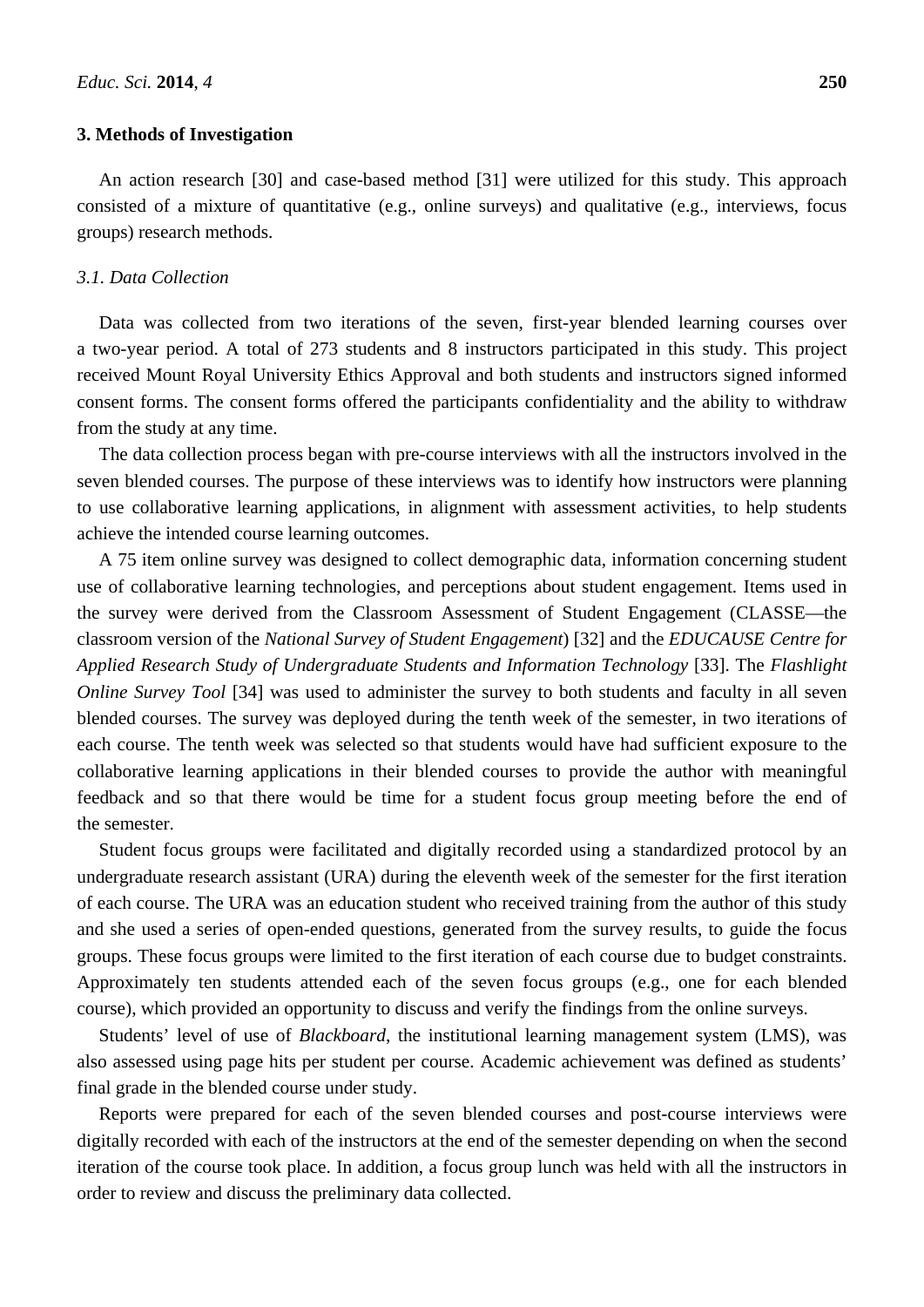#### *3.2. Data Analysis*

#### 3.2.1. Quantitative Data

Descriptive statistics (frequencies, means, and standard deviations) were calculated for individual survey items. Scale scores were computed for the following engagement-related parameters using methods described elsewhere (http://nsse.iub.edu/#construction\_of\_nsse\_benchmarks): active and collaborative learning; student-faculty interaction; level of academic challenge; and engagement in effective educational practices. A scale score reflecting intensity of students' course-related digital technology use was calculated based on responses to selected survey items. Cronbach alpha coefficients were utilized to assess the internal reliability of calculated scales. Descriptive statistics (range, mean, and standard deviation) were used to depict level of use of the LMS. Pearson correlation coefficients and analysis of variance were used to assess the association between engagement measures, digital technology use, and academic achievement.

#### 3.2.2. Qualitative Data

Interviews and focus group sessions were digitally recorded and transcribed by the URA. A constant comparative approach was used to identify patterns, themes, and categories of analysis that "emerge out of the data rather than being imposed on them prior to data collection and analysis" [35] (p. 390). These transcripts were reviewed and compared with the responses from the open-ended online survey questions in order to triangulate themes and patterns.

### **4. Findings**

This section begins with a demographic and digital technology ownership profile of the study participants followed by a summary of the results for each of the three research questions:

- (1) How are instructors designing assessment activities to incorporate student use of collaborative learning applications in blended courses?
- (2) How do students perceive the value of these digital tools?
- (3) Is there a correlation between the use of these tools, the level of perceived student engagement in these courses, and academic achievement in blended courses?

#### *4.1. Demographic Profile and Technology Ownership of the Study Participants*

#### Student Demographics

In order to establish a context for the study findings, the student version of the online survey asked a series of demographic questions. The survey response rate was 53% for students ( $n = 273$ ) and 100% for faculty  $(n = 8)$ . The demographic profile of the students is summarized in Table 1.

The vast majority of respondents were first year students who were employed and commuted to campus. Respondents were primarily under the age of twenty-five. Over two-thirds were female. The demographic profile of student participants reflected that of the university as a whole with respect to gender, age, employment status, residence, and level of course enrollment [36].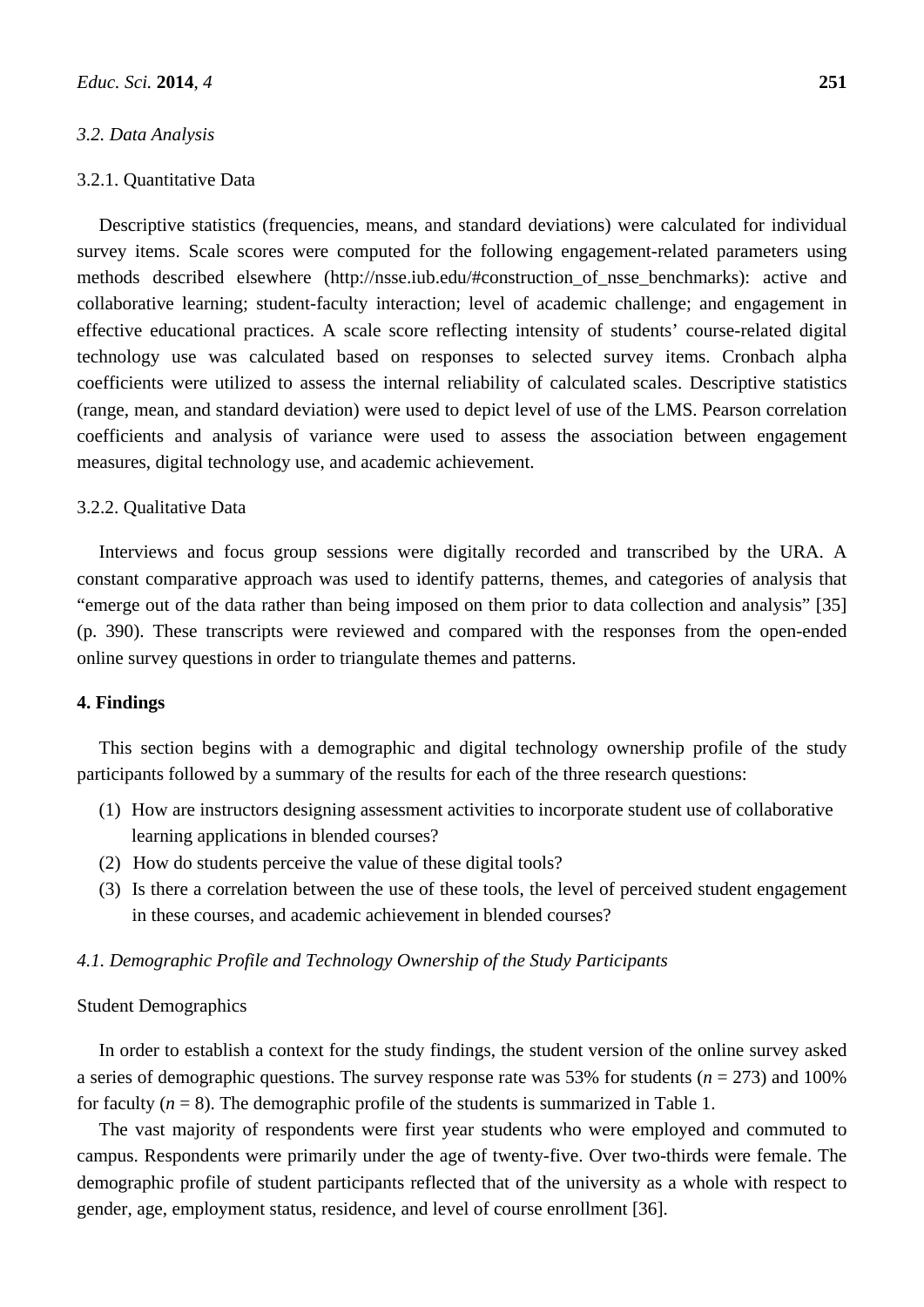| <b>Item</b>                                      | <b>Percentage/Number</b> |
|--------------------------------------------------|--------------------------|
| Female                                           | 69%                      |
| 24 years of age or less                          | 82%                      |
| Employed (part-time 62%; full-time 13%)          | 75%                      |
| Average hours of work per week                   | 16                       |
| Off-campus accommodation within driving distance | 84%                      |
| First year of studies                            | 75%                      |
| Average number of courses enrolled in/semester   | 4                        |
| Core course in program                           | 78%                      |

**Table 1.** Survey respondent demographics.

#### *4.2. Student Digital Technology Access and Use in the Classroom*

Questions from the *EDUCAUSE Applied Research Study of Undergraduate Students and Information Technology* [33] survey were used in order to establish the types of digital technologies that students had access to outside the classroom and what kinds of technologies they were using in their courses. Student digital technology access is illustrated in Table 2.

| <b>Technology Access and Proficiency</b>                    | <b>Percentage</b> |
|-------------------------------------------------------------|-------------------|
| Personal rating of computer skills as intermediate/advanced | 63/34             |
| Access to high-speed home Internet connection               | 96                |
| Have your own cell phone                                    | 95                |
| Have your own MP3 digital music player                      | 88                |
| Have your own laptop computer                               | 82                |

**Table 2.** Student technology access and proficiency.

These results suggest that most survey respondents had access to high-speed Internet connections, cell phones, MP3 players, and laptops outside of the classroom. In the *EDUCAUSE Applied Research Study of Undergraduate Students and Information Technology for 2011*, eighty percent of the students surveyed also had access to a laptop computer. This EDUCAUSE study [33] and a *Pew Internet and American Life* report [37] indicate that laptops have overtaken desktops as the computer of choice for adults under the age of 30.

Fourteen survey items measured frequency of students' use of collaborative learning applications in blended courses under study using a four-point scale (very often, often, sometimes, never). Results are displayed in Table 3.

This table clearly demonstrates that students used digital technologies primarily to access online course materials and communicate with the instructor and other students. More advanced applications such as virtual worlds (e.g., Second Life) and mashups were rarely used by students in the courses that were studied. These findings mirror the results of the *EDUCAUSE Applied Research Study of Undergraduate Students and Information Technology for 2011* [33].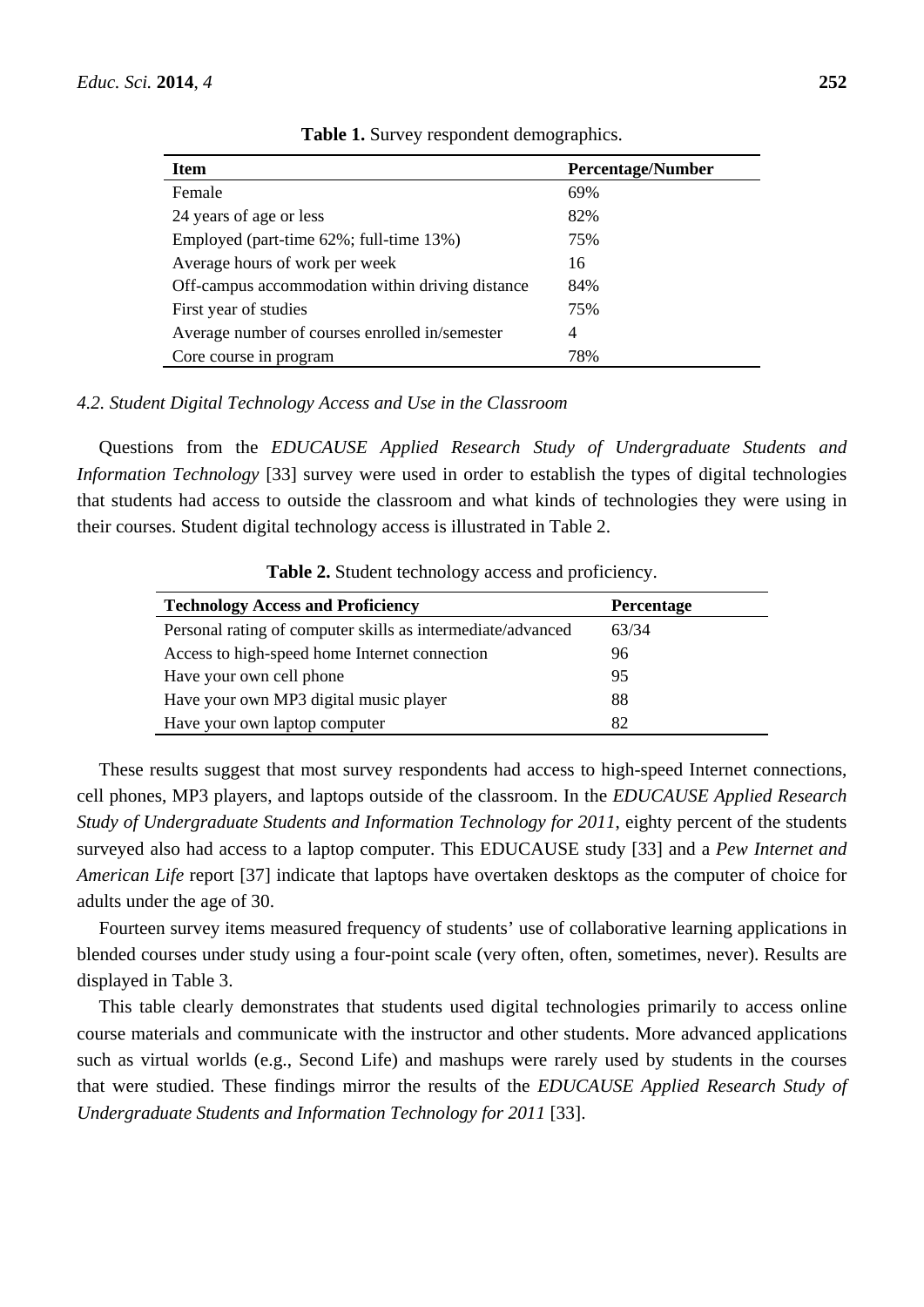| <b>Technology</b>                                                                 |                   | Never/           |  |
|-----------------------------------------------------------------------------------|-------------------|------------------|--|
|                                                                                   | <b>Very Often</b> | <b>Sometimes</b> |  |
| Accessed course materials online (i.e., via Blackboard site, course wiki, etc.)   | 96%               | 4%               |  |
| Used email or a discussion forum to communicate with the instructor(s) of         | 49%               | 51%              |  |
| this course                                                                       |                   |                  |  |
| Worked in teams or groups using information and communication technology          | 48%               | 52%              |  |
| (i.e., clickers, Blackboard, wikis, blogs, Google Docs, etc.)                     |                   |                  |  |
| Used a MRC Library online database (i.e., EBSCO, ProQuest, etc.) to find          |                   | 62%              |  |
| material for a course assignment or project                                       | 38%               |                  |  |
| Used real-time communication tools (i.e., Elluminate, cell phone, chat group,     |                   |                  |  |
| Internet, instant messaging, etc.) to discuss or complete an assignment with      | 38%               | 62%              |  |
| classmates in this course                                                         |                   |                  |  |
| Used a social networking application (i.e., Twitter, Facebook, MySpace, Ning,     |                   | 66%              |  |
| etc.) for discussion of course material, assignments or project work              | 34%               |                  |  |
| Used <i>clickers</i> ( <i>i.e.</i> , personal response systems) in class          | 32%               | 68%              |  |
| Used a computer and/or a digital projector to make a <i>class presentation</i>    | 32%               | 68%              |  |
| Wiki or other collaborative writing tool (e.g., Google Docs, etc.) for course     | 27%               | 73%              |  |
| assignments or projects                                                           |                   |                  |  |
| Media sharing application (i.e., YouTube, Flikr, Podomatic, Slideshare) to        | 18%               | 82%              |  |
| create, share or access information for a course assignment or project            |                   |                  |  |
| Blog for course related work such as assignments or projects                      | 13%               | 87%              |  |
| bookmarking tool (e.g., Delicious, Furl, Connotea,<br>Social<br>$etc.$ )<br>to    | 5%                | 95%              |  |
| manage/organize and share online resources in this course                         |                   |                  |  |
| Virtual world application (i.e., Second Life, The Palace, Moove, etc.) for course | 2%                | 98%              |  |
| assignments or project work                                                       |                   |                  |  |
| Mashup application (i.e., Visuwords, Quintura, Intel's Mash Maker, etc.) for      | 1%                | 99%              |  |
| course assignments or project work                                                |                   |                  |  |

**Table 3***.* Course digital technology use.

## *4.3. Assessment Practices and Collaborative Learning Applications*

Instructors were asked in pre- and post-course interviews about how they were designing course assessment activities to incorporate student use of collaborative learning applications. All instructors indicated that they were using *Blackboard*, the institutional learning management system, as a "base camp" with hyperlinks to collaborative learning applications, which provided opportunities for student self-reflection, peer review, and instructor assessment feedback. The institutional learning management system provided students with a common portal (e.g., URL) so that they did not have to remember and find a series of web-based addresses for the interactive learning technologies (Figure 1).

A range of collaborative learning applications were used to support assessment practices in each of the seven blended courses. Digital technologies that were used in specific courses were identified from the interview and focus group transcripts. For example, students used blogs (e.g., *Blogger* and *Word Press*) for self-assessment feedback and reflection in the Child Studies and Creativity in the Workplace courses. At the beginning of the semester, students posted an initial journal entry about their personal learning goals for the course and what they thought they already knew about the course content. Then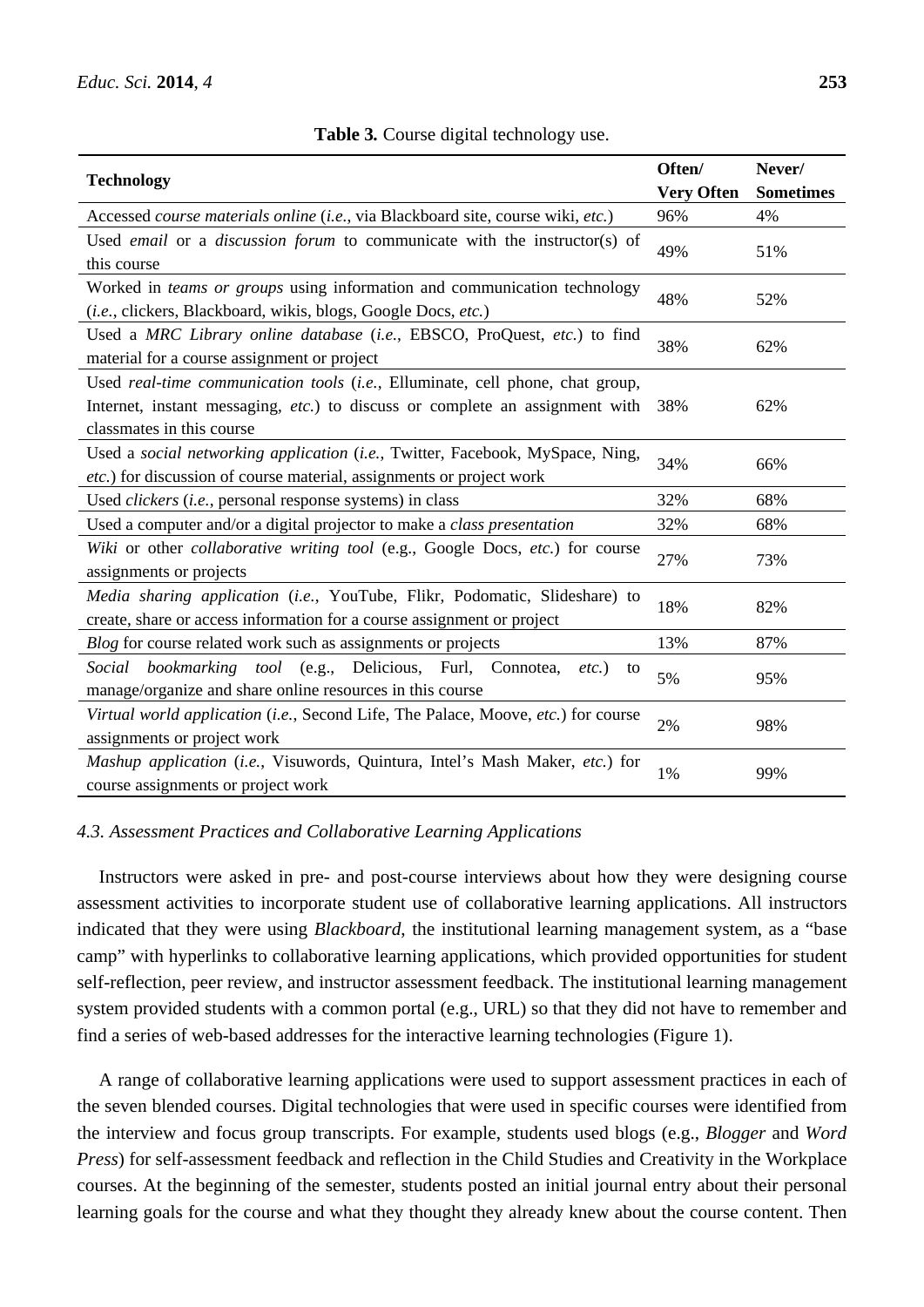at the end of the semester, students created a final journal entry that reflected on what they had learned and how they had changed, grown, and developed throughout the course. In the Child Studies course, the students were also required to post blog entries related to each major course project and assignment (Figure 2). The purpose of these entries was to have students intentionally reflect about what they learned through the process of completing the assessment activity and how they could apply this learning to their future course studies or careers.





# **Figure 2.** Course assignment reflections.



In addition, students in the Creativity in the Workplace course constructed course portfolios using *Google Sites* in order to showcase their assignments and reflections.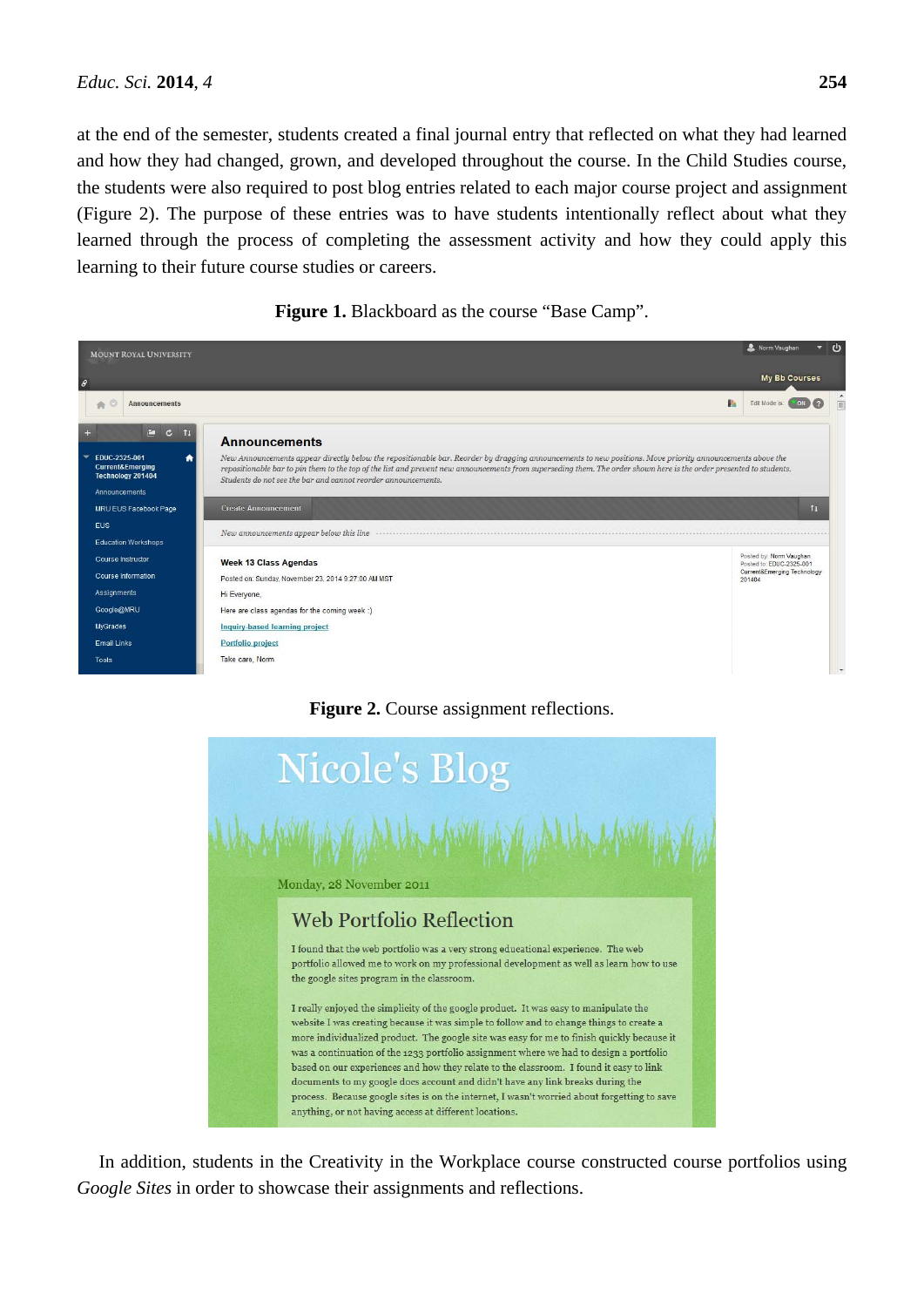Personal response systems (e.g., clickers) were used in the Biology and Controversies in Sciences courses for study group quizzes and discussion prompts. Crouch and Mazur [38] describe how clickers can be used to support a form of peer instruction. The process begins with the teacher posing a question or problem. The students initially work individually toward a solution and "vote" on what they believe is the correct answer by selecting the desired numbered or lettered response on their clicker. The results are then projected for the entire class to view. For a good question, there is usually a broad range of responses. Students are then required to compare and discuss their solutions with the person next to them in the classroom in order to come to a consensus. Another "vote" is taken but this time only one response or clicker per group can be utilized. In most circumstances, the range of responses decreases and usually centers around the correct answer. An alternative to this process, in the Controversies to Science course, was to have groups of students generate the quiz questions in advance of the classroom session.

Students in the Biology course also made use of UCLA's *Calibrated Peer Review* (CPR) tool to provide peer feedback on laboratory reports (Figure 3).



**Search library Sample assignment** 

This update fixes a bug that could cause a student's text entry word count to be calculated incorrectly.

The social networking application *Facebook* and the group tools in the *Blackboard* learning management system were used by students in the Communication and Child Studies courses to facilitate communication, collaboration and construction of team-based projects. A wiki (e.g., *MediaWiki* server) was used by students as a collaborative writing space in the Business course to co-create a set of class notes, which were used to prepare for the midterm and final exams. And, in the Economics course, students used commercial problem solving software (e.g., *The Learning Manager* (TLM) and *Lyryx Learning*) for low and medium-stake self-assessment exercises throughout the semester. This type of rapid formative assessment provides students and instructors with weekly feedback on student performance [39].

Thursday, April 24, 2014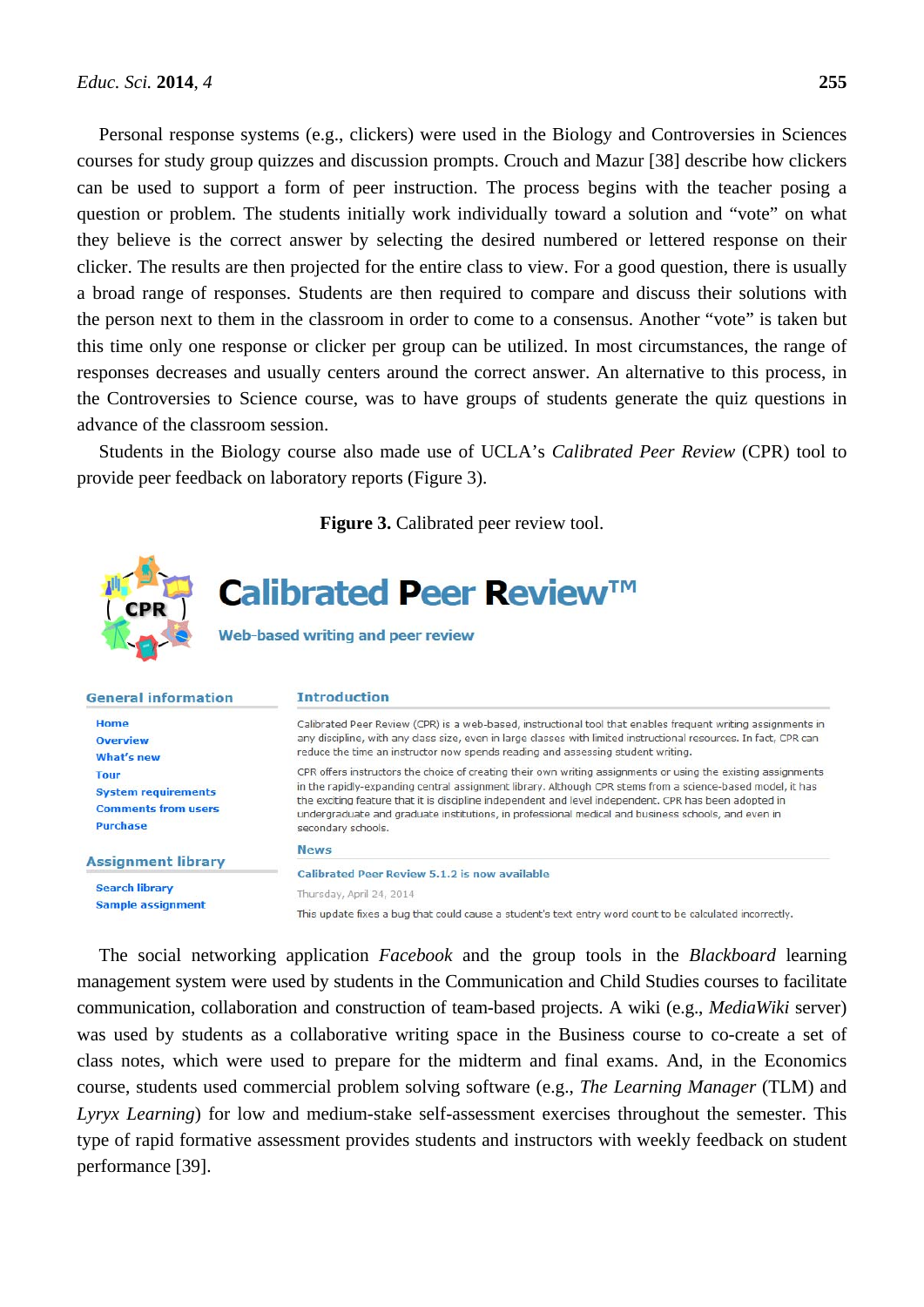#### *4.4. Student Perceptions of Assessment Practices and Collaborative Learning Applications*

Survey responses suggest that students perceived high value in the above-noted assessment activities and associated use of collaborative learning technologies. In terms of course satisfaction, 97% of the students who completed the online survey agreed or strongly agreed that the digital technologies used in the study courses were appropriate for performing the assessment tasks required (Figure 4). Further, 92% of the students agreed or strongly agreed that they would recommend these courses to other students.



**Figure 4.** Appropriate technologies for performing the required course assessment tasks.

Students commented in each of the focus groups that the most effective aspects of the seven blended courses were the use of the collaborative learning applications, team-based project work, and empathetic instructors. Least effective aspects of these blended courses were the increased workload, lack of clear directions for out-of-class activities, and the emphasis on self-directed learning. In terms of improving the assessment practices in the courses, students recommended that collaborative learning technologies be used to provide more frequent assessment feedback, and that clearer explanation and examples of the required assignments be given. The students also suggested that there should be an increase in the number of low to medium stake assessments, more group work, and a better distribution of assignment deadlines throughout the semester (e.g., avoid having all the major papers, projects, and exams due in the final weeks).

# *4.5. Associations between the Use of Collaborative Learning Applications, Engagement and Academic Achievement*

Cronbach alpha coefficients for computed scale scores are summarized in Table 4. All approach or exceed the acceptable level of 0.70 recommended by Nunally [40].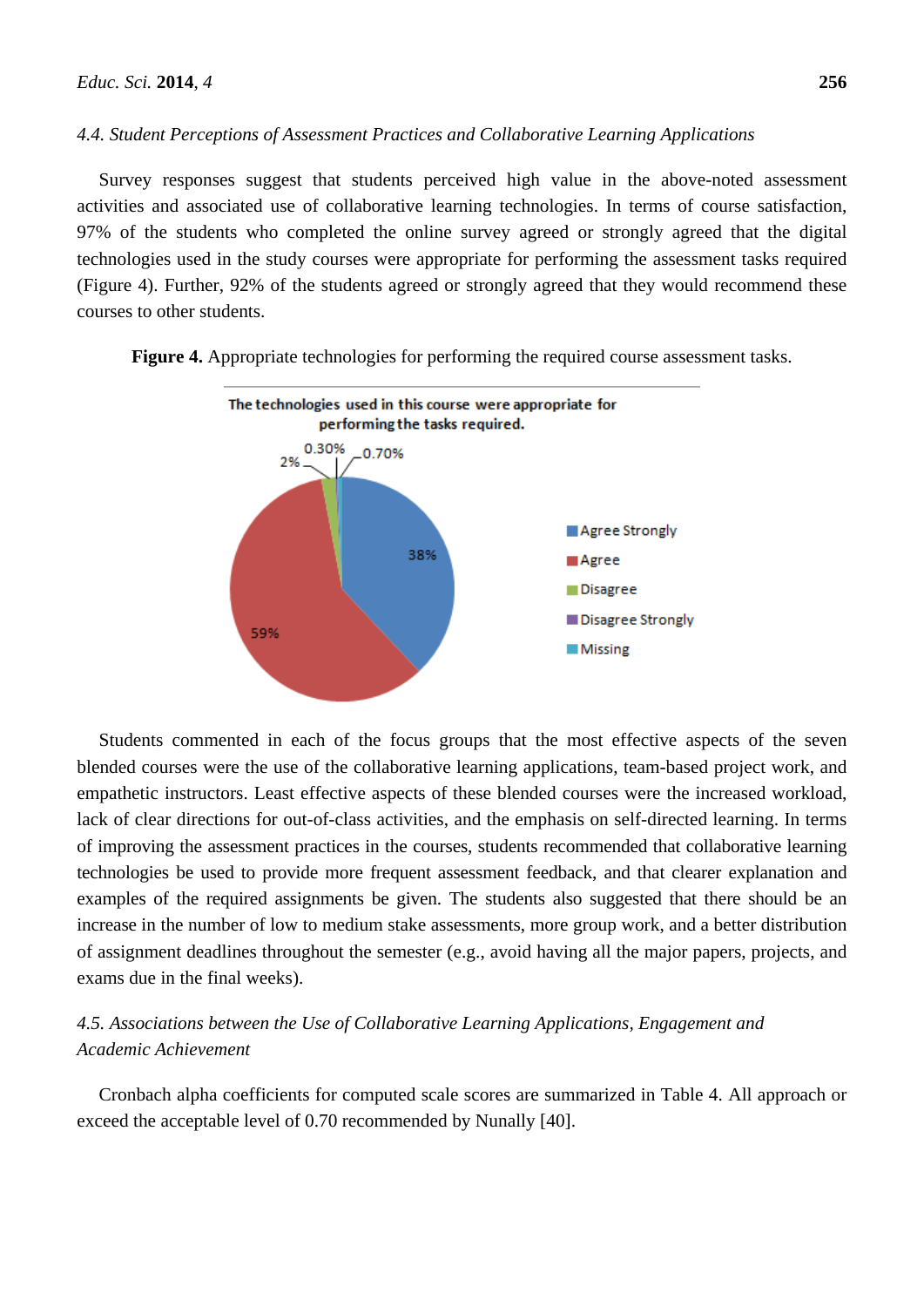| <b>Scale</b>                                             | <b>Cronbach Alpha</b> |
|----------------------------------------------------------|-----------------------|
| Engagement in effective educational practices (20 items) | 0.83                  |
| Active and collaborative learning (7 items)              | 0.78                  |
| Student-faculty interaction (6 items)                    | 0.71                  |
| Level of academic challenge (6 items)                    | 0.68                  |
| Intensity of course-related technology use (12 items)    | 0.69                  |

**Table 4.** Alpha coefficients for computed scales.

Correlation coefficients for the association between student final course grades and engagement measures are shown in Table 5. Several small to moderate, statistically significant correlations were observed.

| <b>Variables</b>                                | r         |
|-------------------------------------------------|-----------|
| Engagement in effective educational practices   | $0.303**$ |
| Active and Collaborative Learning (ACL)         | $0.260**$ |
| Level of Academic Challenge (LAC)               | $0.181*$  |
| Student Interactions with Faculty Members (SFI) | $0.148*$  |
| * $p < 0.05$ ; ** $p < 0.001$ .                 |           |

**Table 5***.* Correlations: Final grades and engagement measures.

To further probe the association between grades and effective educational practices (EEP), and between grades and active and collaborative learning (ACL), one-way ANOVA was conducted to test for differences in final grade by scale score quartile. As shown in Figures 5 and 6, differences in final grade were statistically significant by ACL and EEP score quartile. In both cases, a 10% differential in mean final grade is noted between students in quartiles 1 and students in quartile 4. Effect size (Cohen's d) was moderate in magnitude in both cases.

**Figure 5.** Final course grades by active and collaborative learning (ACL) score quartile.

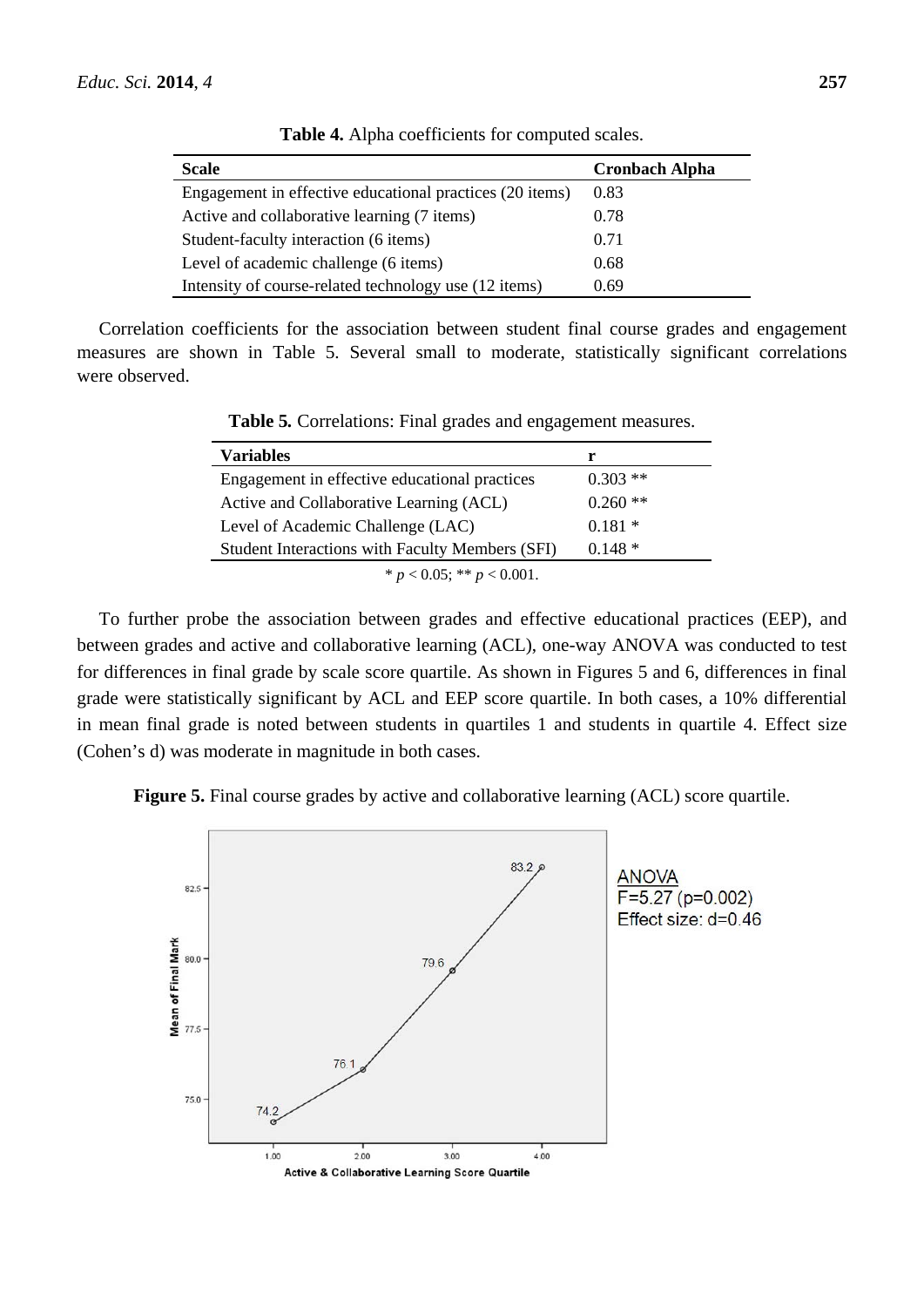

**Figure 6.** Final course grades by effective educational practices score quartile.

Pearson correlation coefficient for the association between levels of Blackboard use and final grade was  $0.270$  ( $p < 0.001$ ). One-way ANOVA was significant for differences in student grade by Blackboard usage quartile ( $F = 7.97$ ,  $p < 0.001$ , Cohen's d = 0.43, see Figure 7).



**Figure 7.** Final course grades by blackboard use quartile.

The association between intensity of course-related technology use and final grade was non-significant  $(r = 0.095, p > 0.05)$ . Correlations between intensity of course-related technology use, Blackboard use, and engagement measures are shown in Table 6. Moderate to strong correlations were observed between intensity of technology use and each of the engagement parameters.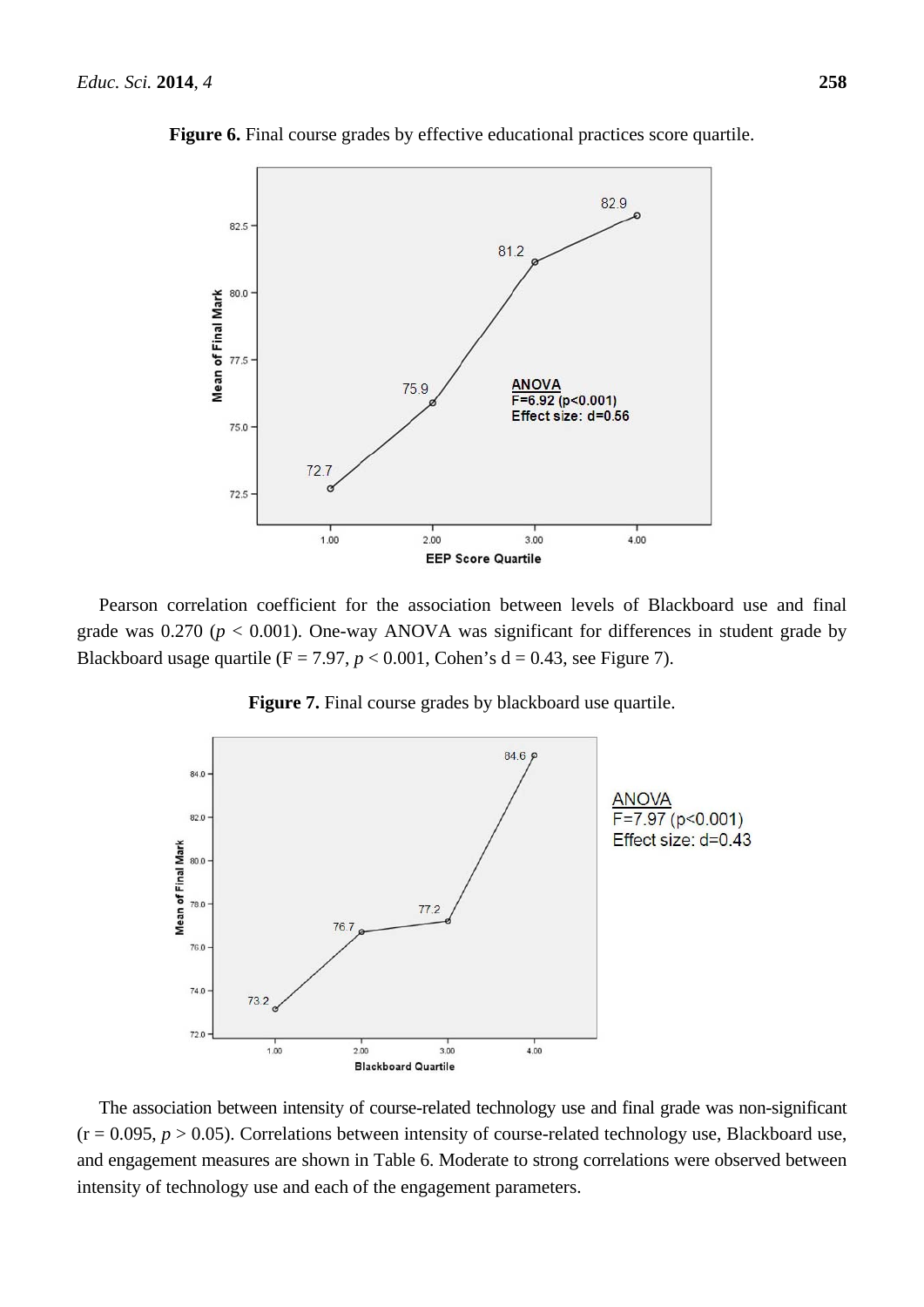| <b>Engagement Indicators</b>                  | <b>Blackboard Use</b> | <b>Intensity of Course-Related</b><br><b>Technology Use</b> |  |
|-----------------------------------------------|-----------------------|-------------------------------------------------------------|--|
| Engagement in effective educational practices | $r = 0.270$ **        | $r = 0.643$ **                                              |  |
| Active and collaborative learning             | $r = 0.177$ **        | $r = 0.482$ **                                              |  |
| Student-faculty interaction                   | $r = 0.189$ **        | $r = 0.413$ **                                              |  |
| Level of academic challenge                   | $r = 0.187$ **        | $r = 0.339$ **                                              |  |
| ** $p < 0.01$ .                               |                       |                                                             |  |

**Table 6.** Correlations between engagement, blackboard use and intensity of technology use.

# **5. Discussion**

The purpose of this study was to investigate the following three questions:

- (1) How are instructors designing course assessment activities to incorporate student use of collaborative learning applications in blended courses?
- (2) How do students perceive the value of these digital tools?
- (3) Is there a correlation between the use of these tools, the level of perceived student engagement in these courses, and academic achievement in blended courses?

#### *5.1. Assessment Practices and Collaborative Learning Applications*

With regards to the first question, a number of educational researchers [41,42] stated that assessment drives learning in higher education. Entwistle [43] indicates that the design of the assessment activity and the associated feedback can influence the type of learning that takes place in a course or program. For example, standardized tests with minimal feedback can lead to memorization and a surface approach to learning while collaborative group projects can encourage dialogue, richer forms of feedback, and deeper modes of learning.

All seven instructors involved in this study commented, in the post-course interviews, about how they are using collaborative learning applications to design activities that provide students with more frequent opportunities for formative self, peer, and instructor assessment feedback. For example, digital technologies, such as blogs, ePortfolios, and web-based problem solving software, are being used by the students for self-assessment activities. Additionally, tools such as the calibrated peer review tool, wikis, and clickers are enabling students to provide peer-assessment feedback to their classmates. Instructors, and in some blended courses external experts as well, are using all of these collaborative learning applications to observe student performance, diagnose student misconceptions, and provide additional formative assessment feedback. The use of collaborative learning applications to support a triad approach to assessment is illustrated in Figure 8.

An international call for a greater focus on assessment *for* learning, rather than on assessment for *just* measurement and accountability of student performance is well documented in the educational research literature [44]. The use of collaborative learning applications to support an increased focus on formative assessment practices may lead to Hattie's [45] vision of a visible teaching and learning framework where "teachers SEE learning through the eyes of their students and students SEE themselves as their own teachers" [45] (p. 238).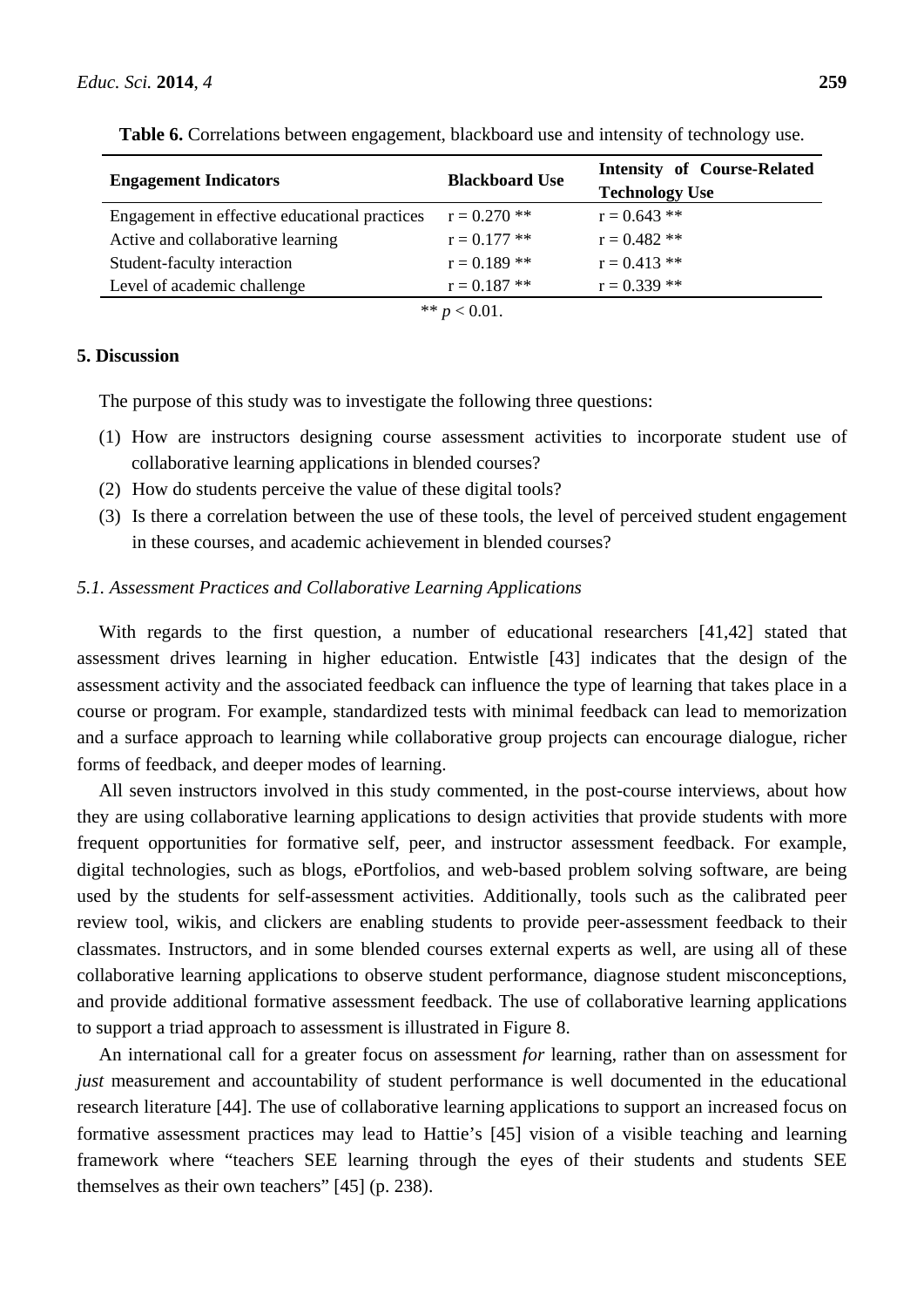

**Figure 8.** Triad approach to assessment.

*5.2. Student Perceptions of Assessment Practices and Collaborative Learning Applications* 

The findings from the online surveys and focus groups clearly demonstrate that students perceive a high value of using collaborative learning applications to complete assessment activities, *if* these tools help make the process more effective and efficient. Twigg [46] warns of the dangers of using various forms of technology to create a "course and a half syndrome". This is the common tendency to use collaborative learning applications to cover too much material and include too many assessment activities in a blended course. Both the students and instructors involved in such a blended course quickly become overwhelmed with "content" and forget about the "key concepts and ideas".

# *5.3. Associations between the Use of Collaborative Learning Applications, Engagement and Academic Achievement*

Consistent with prior research [47–49], this study found small to moderate correlations between final course grades and engagement-related measures such as active and collaborative learning, level of academic challenge, student-faculty interaction, and engagement in effective educational practices. This finding suggests that engagement in empirically-supported educational practices is associated with gains in student learning and development. It is a limitation of the present study, however, that controls for other correlates of achievement such as aptitude, prior achievement, and motivation were not in place. It is conceivable that students with the highest aptitude or the greatest motivation were also the students with the highest levels of engagement in these blended courses, raising questions about the observed association between engagement and achievement. Future studies of this type should seek to examine and control for a fuller range of variables thought to influence students' academic achievement [26].

In addition, consistent with prior research [50] was the observed association between intensity of student digital technology use and measures of engagement. Indeed, moderate to strong correlations were noted between digital technology use and engagement-related parameters including active/collaborative learning, student-faculty interaction, level of academic challenge, and engagement in effective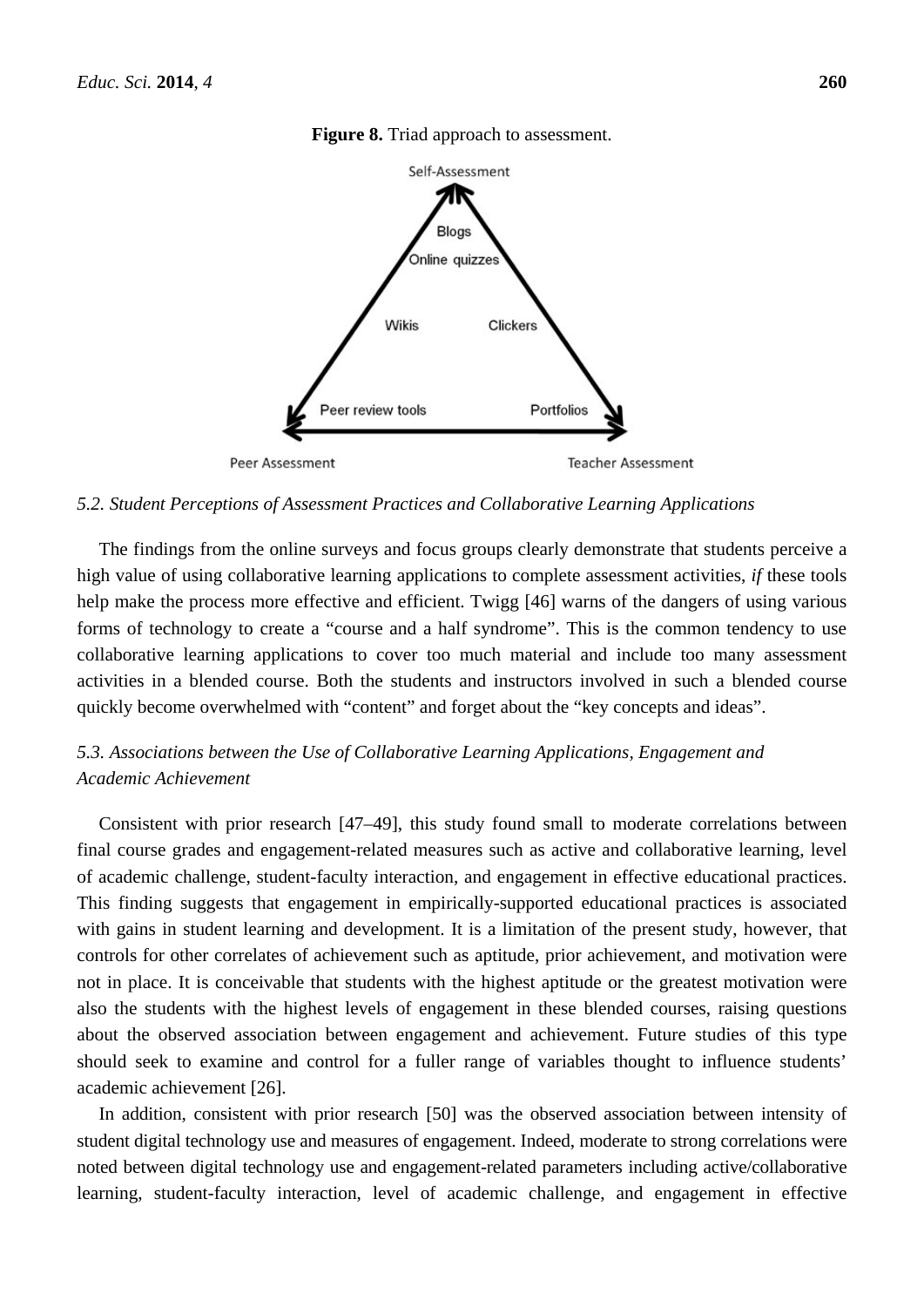educational practices. This finding appears to be in keeping with the manner in which collaborative learning applications were deployed in the blended courses under study, and suggests that when thoughtfully used, such digital technologies may have an important role to play in the engagement of today's learner. Whether digital technology use is a form of engagement on its own for current students, or a vehicle for engagement in effective educational practices such as active and collaborative learning is unclear [51], but may be a subject of future study.

#### **6. Conclusions**

The historical ideal of higher education has been to learn in collaborative communities of inquiry [52]. This study has demonstrated the potential of using collaborative learning applications to design and implement assessment activities to recapture this vision in first year, blended undergraduate courses. The key is to redesign blended courses for active and collaborative learning experiences that enable students to take responsibility for their learning and to validate their understanding through discourse and debate with their peers. The author's hope is that others will be able to use and build upon the results of this study in order to help students at other institutions effectively engage in their academic studies.

## **Conflicts of Interest**

The author declares no conflict of interest.

# **References**

- 1. Regier, P. Using technology to engage the non-traditional student. *Educause Rev.* **2014**, *6*, 70–88. Available online: https://net.educause.edu/ir/library/pdf/ERM1454.pdf (accessed on 17 November 2014).
- 2. Littky, D.; Grabelle, S. *The Big Picture: Education is Everyone's Business*; Association for Supervision and Curriculum Development: Alexandria, VA, USA, 2014.
- 3. Csikszentmihalyi, M. *Flow: The Psychology of Optimal Experience*; Harper and Row: New York, NY, USA, 1990.
- 4. Pink, D.H*. Drive: The Surprising Truth about What Motivates Us*; Riverhead Books: New York, NY, USA, 2009.
- 5. Fullan, M. *Stratosphere: Integrating technology, pedagogy, and change knowledge*; Pearson Canada: Toronto, Canada, 2012.
- 6. National Survey of Student Engagement. *Experiences that Matter: Enhancing Student Learning and Success—Annual Report 2007*; Center for Postsecondary Research: Bloomington, IN, USA, 2007.
- 7. Dziuban, C.; Graham, C.; Picciano, A.G. *Research Perspectives in Blended Learning*, 2nd ed.; Routledge, Taylor and Francis: New York, NY, USA, 2013.
- 8. Williams, J. Blending into the Background. *E-Learning Age Magazine*, 28 September 2013, p. 1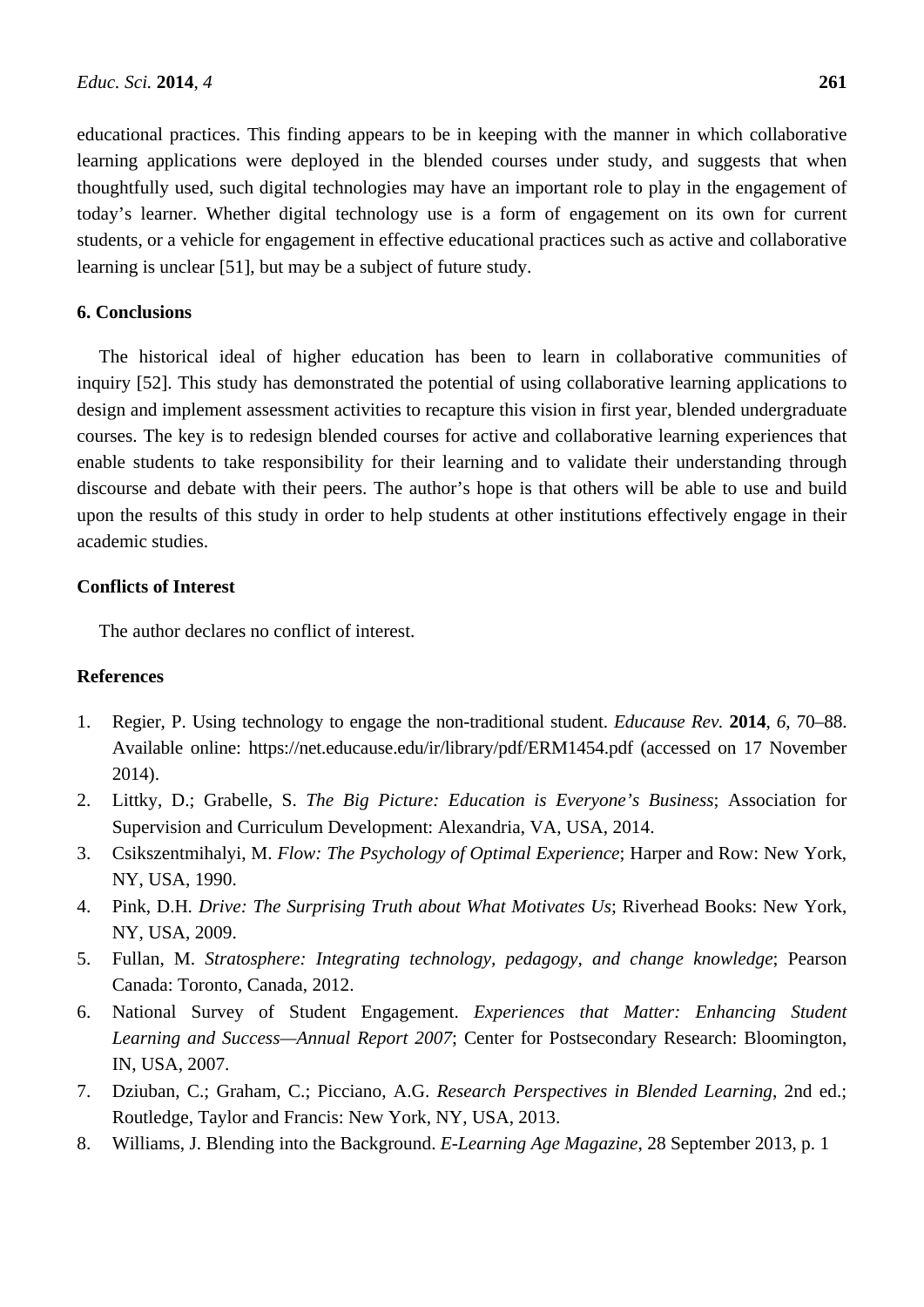- 9. Allen, I.E.; Seaman, J. *Class Differences: Online Education in the United States, 2010*; Babson Survey Research Group, The Sloan Consortium, 2010. Available online: http://sloanconsortium.org/ publications/survey/class\_differences (accessed on 17 November 2014).
- 10. Clark, D. *Blend it Like Beckham*; Epic Group PLC: East Sussex, UK, 2003.
- 11. Sharpe, R.; Benfield, G.; Roberts, G.; Francis, R. *The Undergraduate Experience of Blended e-Learning: A Review of UK Literature and Practice*; Higher Education Academy: London, UK, 2006.
- 12. Williams, C. Learning on-line: A review of recent literature in a rapidly expanding field. *J. Furth. High. Educ.* **2002**, *26*, 263–272.
- 13. Bleed, R. A hybrid campus for a new millennium. *Educause Rev.* **2001**, *36*, 16–24.
- 14. Garnham, C.; Kaleta, R. Introduction to Hybrid Courses. *Teach. Technol. Today* **2002**, *8*, 1–4. Available online: http://hccelearning.files.wordpress.com/2010/09/introduction-to-hybridcourse1.pdf (accessed on 23 November 2014).
- 15. Littlejohn, A.; Pegler, C. *Preparing for Blended e-Learning: Understanding Blended and Online Learning (Connecting with E-Learning)*; Routledge: London, UK, 2007.
- 16. Norberg, A.; Dziuban, C.D.; Moskal, P.D. A time-based blended learning model. *Horizon* **2011**, *19*, 207–216.
- 17. Garrison, D.R.; Vaughan, N.D. *Blended Learning in Higher Education*; Jossey-Bass: San Francisco, CA, USA, 2008.
- 18. Arabasz, P.; Boggs, R.; Baker, M.B. Highlights of e-Learning Support Practices. *Educause Center for Applied Research: Research Bulletin*, 29 April 2003, p. *9*.
- 19. Graham, C.R. Blended learning systems: Definitions, current trends, and future directions. In *The Handbook of Blended Learning: Global Perspectives*, *Local Designs*; Bonk, C., Graham, C., Eds.; Pfeiffer: San Francisco, CA, USA, 2006; pp. 3–21.
- 20. Mayadas, F.A.; Picciano, A.G. Blended learning and localness: The means and the end. *J. Asynchronous Learn. Netw.* **2007**, *11*, 3–7.
- 21. Moskal, P.D.; Dziuban, C.D.; Hartman, J. Blended learning: A dangerous idea? *Intern. High. Educ.* **2013**, *18*, 15–23.
- 22. Leslie, S.; Langdon, B. *Social Software for Learning: What is it, Why Use it?* The Observatory on Borderless Higher Education: London, UK, 2008.
- 23. Garrison, D.R.; Archer, W. *A Transactional Perspective on Teaching and Learning: A Framework for Adult and Higher Education*; Pergamon: Oxford, UK, 2000.
- 24. Dewey, J. *Democracy and education: An introduction to the philosophy of education*; Macmillan: New York, NY, USA, 1916.
- 25. National Survey of Student Engagement. *Bringing the Institution into Focus—Annual Report 2014*; Center for Postsecondary Research: Bloomington, IN, USA, 2014.
- 26. Pace, C. Measuring the quality of student effort. *Curr. Issues High. Educ.* **1980**, *2*, 10–16.
- 27. Astin, A. Student involvement: A developmental theory for higher education. *J. Coll. Stud. Dev.*  **1999**, *49*, 518–529.
- 28. Chickering. A.W.; Gamson, Z.F. Development and adaptations of the seven principles for good practice in undergraduate education. *New Dir. Teach. Learn.* **1999**, *80*, 75–82.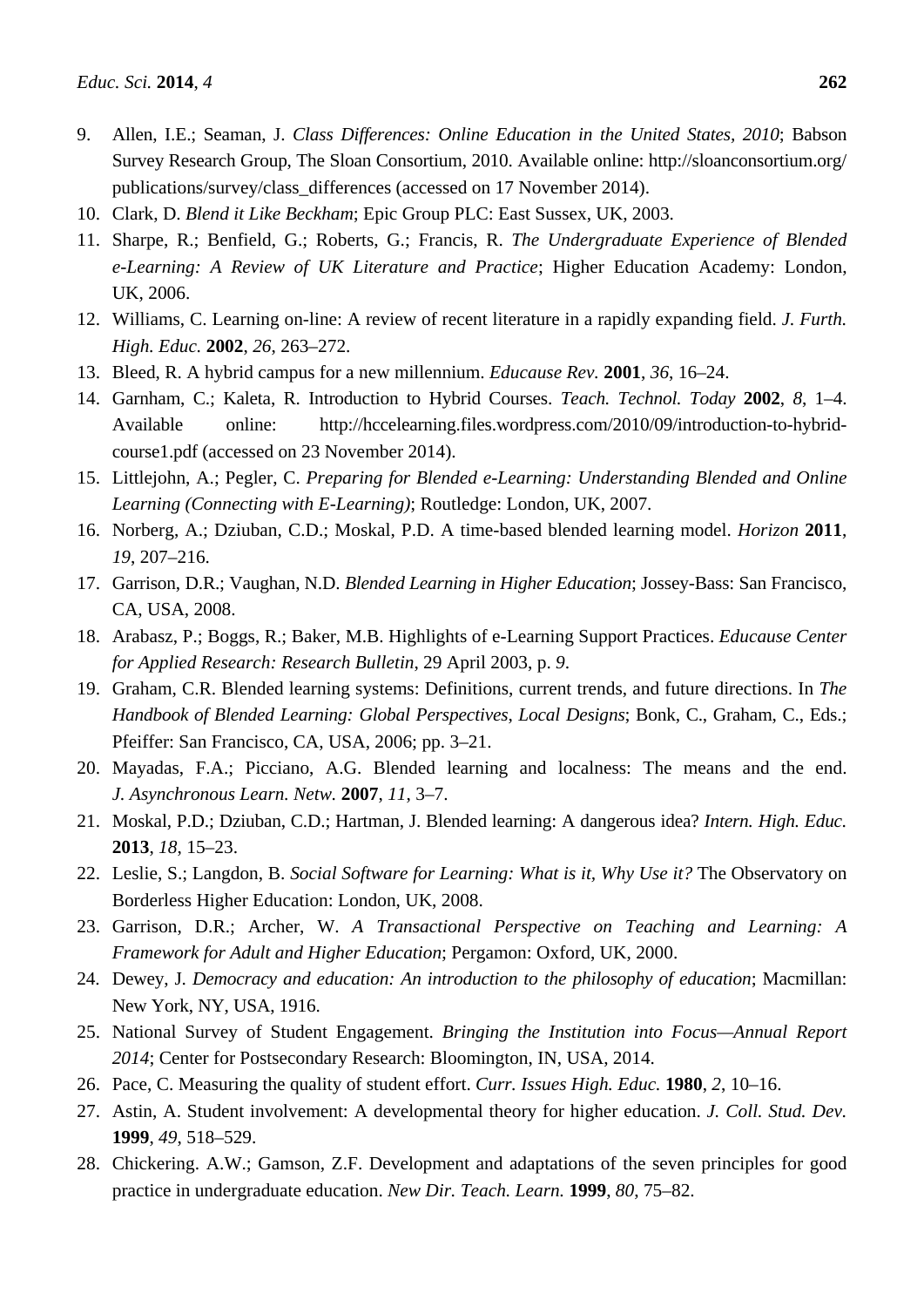- 30. Stringer, E.T. *Action Research*, 3rd ed.; Sage Publications: London, UK, 2007.
- 31. Creswell, J.W. *Research Design*, 4th ed.; Sage: Thousand Oaks, CA, USA, 2013.
- 32. Ouimet, J.A.; Smallwood, R.A. CLASSE—The class-level survey of student engagement. *Assess. Update* **2005**, *17*, 24–35.
- 33. Dahlstrom, E.; de Boor, T.; Grunwald, P.; Vockley, M. *The ECAR Study of Undergraduate Students and Information Technology*, *2011*; Research Report; Educause: Boulder, CO, USA, 2011. Available online: http://net.educause.edu/ir/library/pdf/ERS1103/ERS1103W.pdf (accessed on 17 November 2014).
- 34. Ehrmann, S.C.; Zuniga, R.E. *The Flashlight Evaluation Handbook*; Corporation for Public Broadcasting: Washington, DC, USA, 1997.
- 35. Patton, M.Q. *Qualitative Evaluation and Research Methods*, 2nd ed.; Sage Publications: Newbury Park, CA, USA, 1990.
- 36. Canadian University Survey Consortium (CUSC)*. Undergraduate Student Survey*; CUSC: Ottawa, ON, Canada, 2013.
- 37. Lenhart, A.; Purcell, K.; Smith, A.; Zickuhr, K. Social media & mobile internet use among teens and young adults. *Pew Intern. Am. Life Proj.* 2010. Available online: http://www.pewinternet.org/2010/02/03/social-media-and-young-adults/ (accessed on 17 November 2014).
- 38. Crouch, C.H.; Mazur, E. Peer instruction: Ten years of experience and results. *Am. J. Phys.* **2001**, *69*, 970–977.
- 39. Birenbaum, M.; Breuer, K.; Cascallar, E.; Dochy, F.; Dori, Y.; Ridgway, J. A learning integrated assessment system. *Educ. Res. Rev.* **2006**, *1*, 61–67.
- 40. Nunnally, J.C. *Psychometric Theory*, 2nd ed.; McGraw-Hill: New York, NY, USA, 1978.
- 41. Thistlethwaite, J. More thoughts on assessment drives learning. *Med. Educ.* **2006**, *40*, 1149–1150.
- 42. Hedberg, J.; Corrent-Agostinho, S. Creating a postgraduate virtual community: Assessment drives learning. *Educ. Media Int*. **2000**, *37*, 83–90.
- 43. Entwistle, N.J. Approaches to studying and levels of understanding: The influences of teaching and assessment. In *Higher Education: Handbook of Theory and Research*; Smart, J.C., Ed.; Agathon Press: New York, NY, USA, 2000; Volume XV, pp. 156–218.
- 44. Yeh, S.S. The cost-effectiveness of raising teacher quality. *Educ. Res. Rev.* **2009**, *4*, 220–232.
- 45. Hattie, J. *Visible Learning: A Synthesis of over 800 Meta-Analyses Relating to Achievement*; Routledge: New York, NY, USA, 2009.
- 46. Twigg, C.A. Improving learning and reducing costs: New models for online learning. *Educause Rev.* **2003**, *38*, 29–38.
- 47. Carini, R.; Kuh, G.; Klein, S. Student engagement and student learning: Testing the linkages. *Res. High. Educ.* **2006**, *47*, 1–32.
- 48. Kuh, G.D.; Kinzie, J.; Cruce, T. Connecting the Dots: Multi-Faceted Analyses of the Relationships between Student Engagement Results from the NSSE and the Institutional Practices and Conditions that Foster Student Success, 2007. Available online: http://nsse.iub.edu/pdf/Connecting\_the\_Dots\_ Report.pdf (accessed on 16 November 2014).